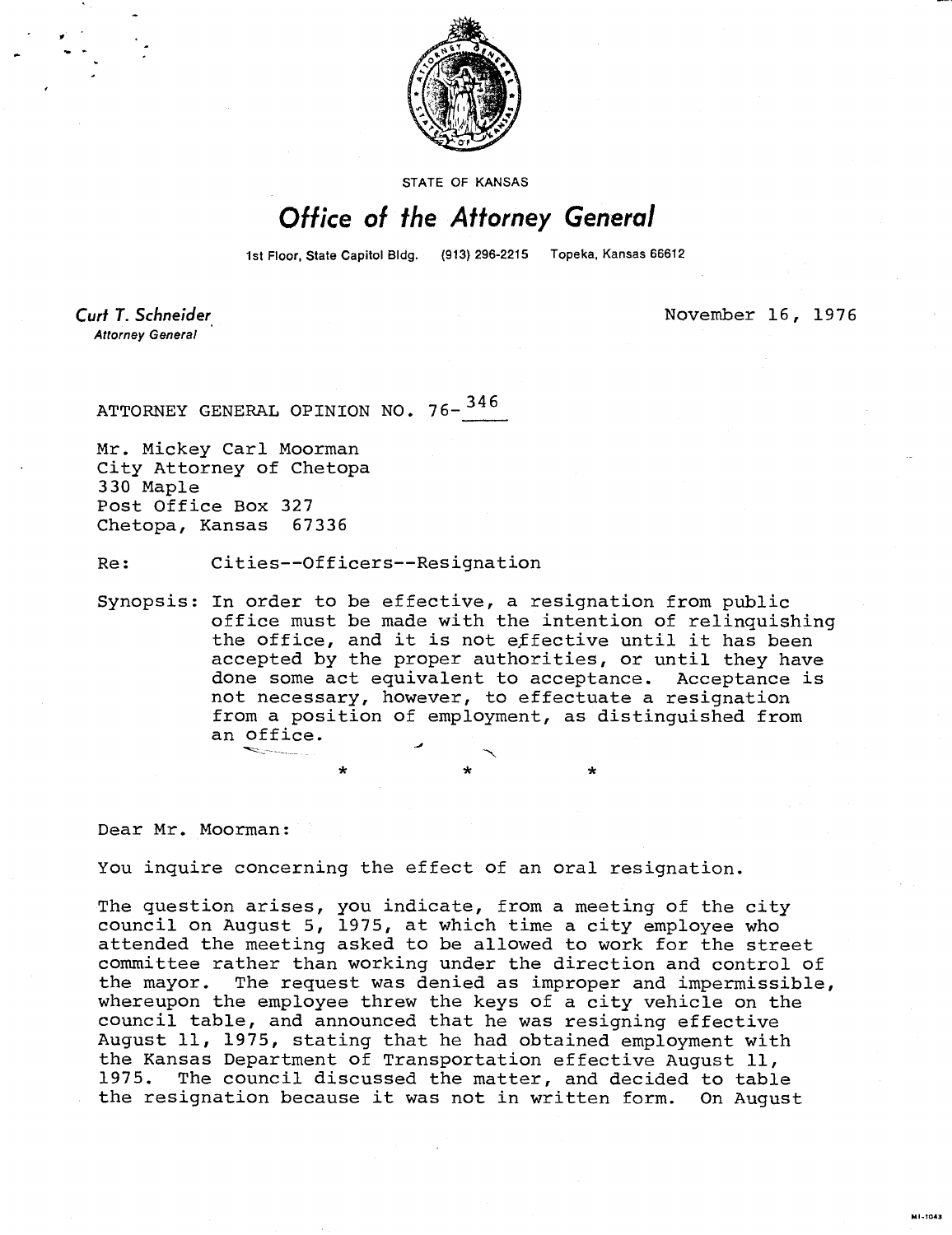Mr. Mickey Carl Moorman Page Two November 16, 1976

19, 1975, the employee was reinstated as a city employee by motion of the council, based on the assumption that the resignation was not effective because it was in oral form, and because the council had not accepted it by motion.

At 63 Am.Jur.2d, Public Officers and Employees, § 161, the writer states thus:

> "A resignation of a public officer need not be in any particular form, unless some form is prescribed by statute. Ordinarily, it may be either in writing or by parol. The conduct of an employee may properly be regarded as constituting a resignation from the position held by him."<br>[Footnotes omitted.] [Emphasis supplic [Emphasis supplied.]

There being no statute which prescribed a written form of resignation, the fact that the resignation was tendered verbally does not render it inoperative for that reason.

Secondly, the council based reinstatement, you indicate, on the fact that the resignation had not been accepted by motion. The general rule in Kansas is that a resignation from public office is not effective until it is accepted. See State v. Clayton, 27 Kan. 442 (1881). In State ex rel. Hopkins v. Board of Education of the City of Council Grove, 108 Kan. 101, 193 P. 1074 (1920), the rule was stated thus:

> "Under the common-law theory, and the one which has been adopted in this state, the duties and responsibilities of a public officer cannot be laid down at his will or pleasure. There must be a resignation with the intention of relinquishing the office, and it is not then effective until it has been accepted by the proper authorities or they have done something that is equivalent to an acceptance." 108 Kan. at 103.

Thus, an acceptance is necessary to effectuate a resignation from public office. A formal act of acceptance is not necessary, however, for acceptance may be inferred from the facts of those to whom it is offered. State ex rel. Dawson v. Meek, 86 Kan. 576 (1912).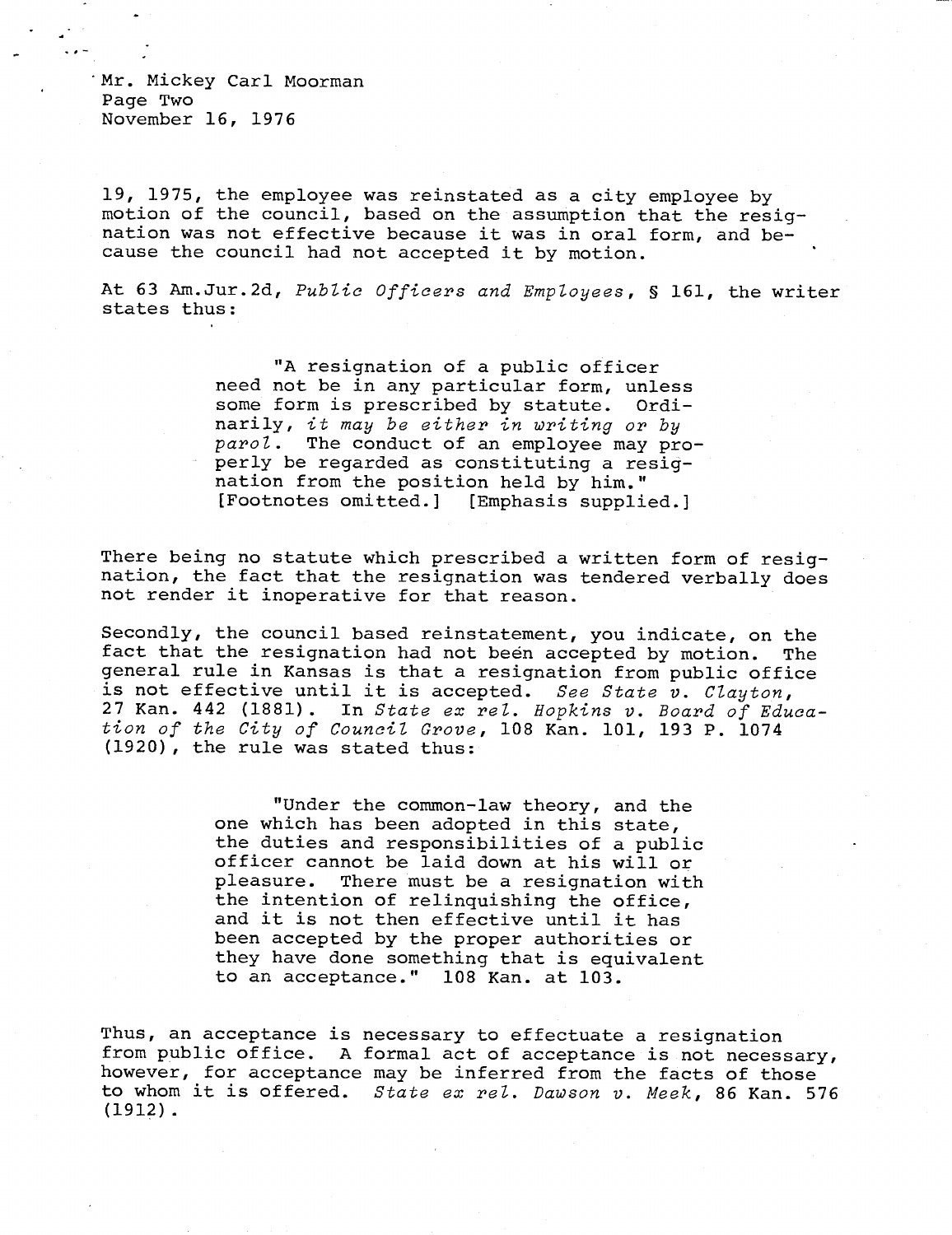Mr. Mickey Carl Moorman Page Three November 16, 1976

The necessity of an acceptance to effectuate a resignation is based upon the nature of public office. In *State ex rel. Topeka*  v. *Clayton,* 27 Kan. 442 (1881), the court summarized the reason for the rule thus:

> "[lit is contended by the defendant that acceptance, or something equivalent thereto, is necessary to perfect a resignation; that a party who has once accepted an office and entered upon its duties has not the absolute right at his own pleasure to abandon its duties and resign the office; that the public are interested as well as the individual incumbent; and that as acceptance or its equivalent is necessary to perfect a resignation, when the acceptance specifies the time at which it will take effect, until such time the resignation is not complete. The law as stated by the defendant is correct. The public have the right to command the services of any citizen in any official position which they may designate; and he may not, after entering upon the duties of the position, abandon them at his option." 27 Kan. at 444.

The court rejected the view that an office-holder has an absolute right to resign from office, and that a resignation is complete without acceptance.

These rules apply in the instance of a public office. If the person involved here was indeed a public officer, acceptance was necessary to render the resignation effective. However, if he was a city employee, and not an officer of the city, there appears to be no legal authority for requiring an acceptance in order to render the resignation effective, for it was effective when made verbally, if made with the intent thereby to resign effective on the date stated.

Thus, the verbal resignation was not ineffective merely because it was not also tendered in written form. In addition, no acceptance was or is required to render the resignation of a public employee effective, although acceptance is necessary to perfect the resignation of a public officer. On the basis of your letter, I infer that the person involved was indeed a city employee, and